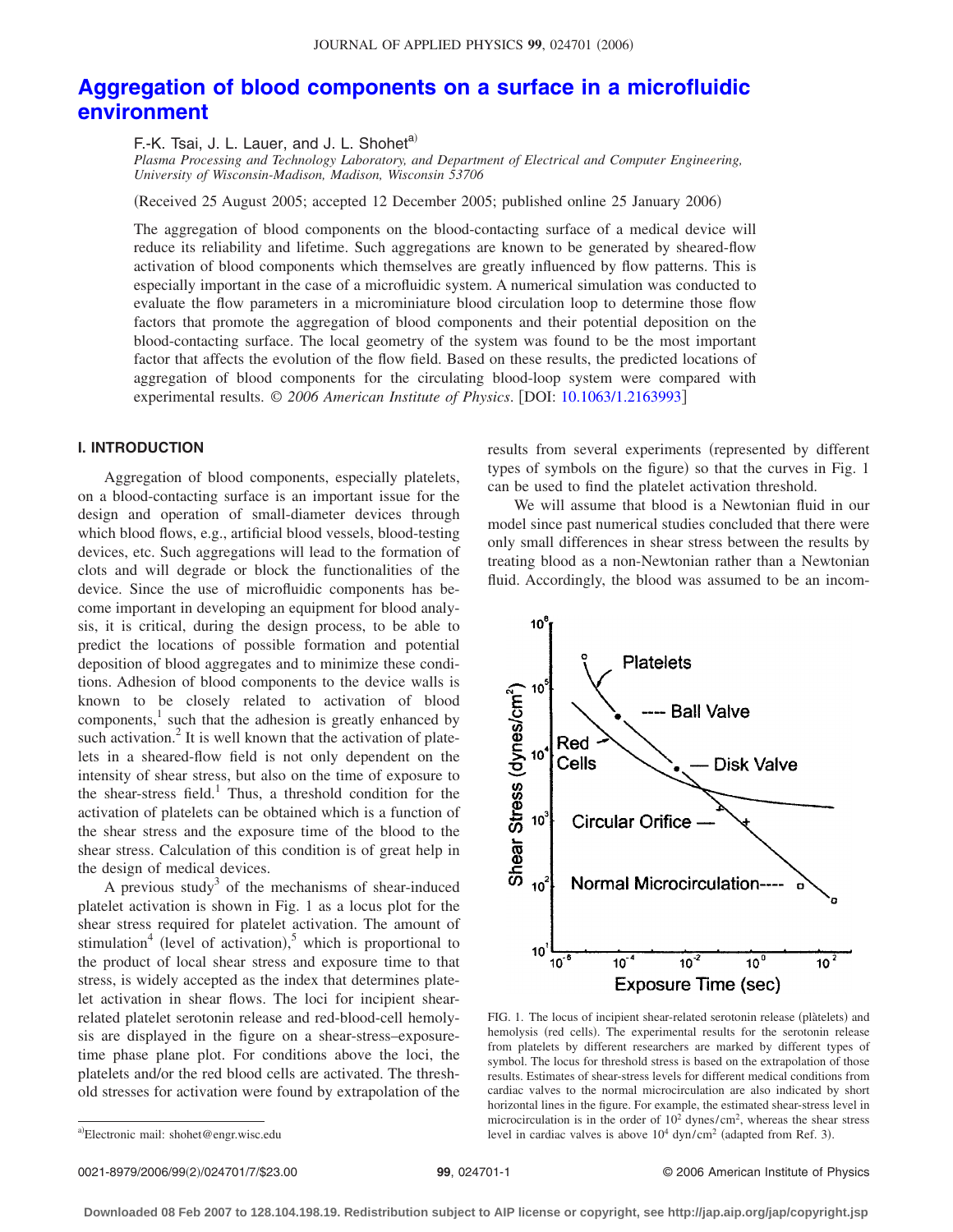pressible Newtonian fluid with a density of 1050 kg m−3 and a viscosity of  $3.5 \times 10^{-3}$  kg m<sup>-1</sup> s<sup>-1</sup>.<sup>5,6</sup> For simple shear flow or laminar flow of a Newtonian fluid in a tube, the shear stress reduces to the velocity gradient times the viscosity. The wall shear stress for a Newtonian fluid is thus given as

$$
\tau_w = -\mu \left( \frac{\partial u_{\text{axial}}}{\partial r} \right)_{r=R},\tag{1}
$$

where  $u_{\text{axial}}$  is the axial velocity,  $r$  is the distance in the radial direction from the center of the tubing, *R* is the tube radius, and  $\mu$  is the blood shear viscosity. We also define the shear rate  $\dot{\gamma}$  as

$$
\dot{\gamma} = -\frac{\partial u_{\text{axial}}}{\partial r} \tag{2}
$$

for each value of *r*.

Previous works<sup>5,7–11</sup> showed that the location of aggregation of blood components could be determined from variations in the flow field, i.e., acceleration, deceleration, and nonuniform patterns. In particular, the shear stress in the flow field can lead to the deformation and/or rolling of the blood components on the endothelial surface and/or a device wall.<sup>2,12</sup> Blood components that experience sufficiently high levels of shear stress will be activated and are likely to adhere to each other and are then likely to form adherent structures on the blood-material interface. These aggregations, if trapped in recirculation zones (vortices), will collect even more components that pass by in the blood.<sup>7</sup> Some of the aggregates that originate in vortex-shedding regions, which are unsteady flows generated when a fluid is flowing over a blunt object, can form free emboli, which will be transported downstream from their birthplace, increasing the risk of widespread deposition of blood components along the entire length of the system. Another important factor that could affect the growth of aggregates in the recirculation zone is the circulation rate of the flow or vorticity,  $\Omega = \nabla \times V$ , where **V** is the flow velocity.  $\Omega$  is nonzero almost everywhere outside the recirculation zone in shear flow since it will bring together the aggregated platelets in a closed environment for more frequent and prolonged collisions with each other. Previous studies also concluded that rolling of blood components (e.g., leukocytes) serves to recruit additional leukocytes. $13,14$  Both these mechanisms can largely increase the size of the aggregate and thus could result in a significantly larger density of deposited blood components.<sup>1</sup>

To proceed, a model system, which we represent as microfluidic blood-circulation loops connected together with tubings of different sizes, was examined experimentally for deposition of blood aggregates and then simulated with a computational fluid dynamics (CFD) code. This system was selected because it has local changes in geometry along its length that are very common in typical microfluidic devices. To develop a predictive model, the CFD simulation was conducted to calculate the blood-flow parameters in the microfluidic recirculating loop system. A numerical threshold criterion<sup>4,5</sup> for platelet aggregation that depends on flow parameters will be introduced.

#### **II. MODEL SYSTEM**

## **A. Experiment**

Heparinized human blood was passed through a microfluidic circulation loop driven by a peristaltic pump (as shown in Fig. 2) and subsequently examined for aggregates of blood components. The polyethylene (PE) tubing inside the peristaltic pump (large tubing) had an inner diameter of 2.1 mm and a length of 14 cm. Both sections of the PE tubing outside the peristaltic pump (small tubing) had an inner diameter of 1.14 mm and a length of 26 cm. The direction of blood flow is shown in Fig. 2. Both the flow pattern and the blood adhesion were examined in six separate regions (A–F) which are indicated in the figure. We identify them along with locations in the model system (G-L) where the adhesion of blood components was measured (see Table I).

Twenty milliliters of blood was obtained from a healthy human donor. It was heparinized and stored at 37 °C for 20 min until it was circulated in the loop for 1 h with a constant average blood-flow rate of 45 ml/h. This is equivalent to an average velocity in the entrance region of 0.012 m/s. Following blood exposure, the 26-cm-long PE tubes were cut into 4 cm sections after fixation and dehydration of the lumenal surface. The fixation was done by first rinsing the sections with phosphate buffer solution (PBS) that was circulated through each section for 5 min. Then, a mixed solution of glutaraldehyde and tannic acid in PBS was flushed through the PE tubes for 15 min. The purpose of the



FIG. 2. The PE tubing recirculation loop system used for both the experimental measurements and the numerical solutions for the flow parameters. The tube located inside the peristaltic pump (internal tubing) has a larger inner diameter of 2.1 mm and a length of 14 cm. The smaller-diameter tubing (external tubing) has an inner diameter of 1.14 mm and a length of 26 cm (adapted from Ref. 15). The alphabetized regions will be referred to in subsequent figures.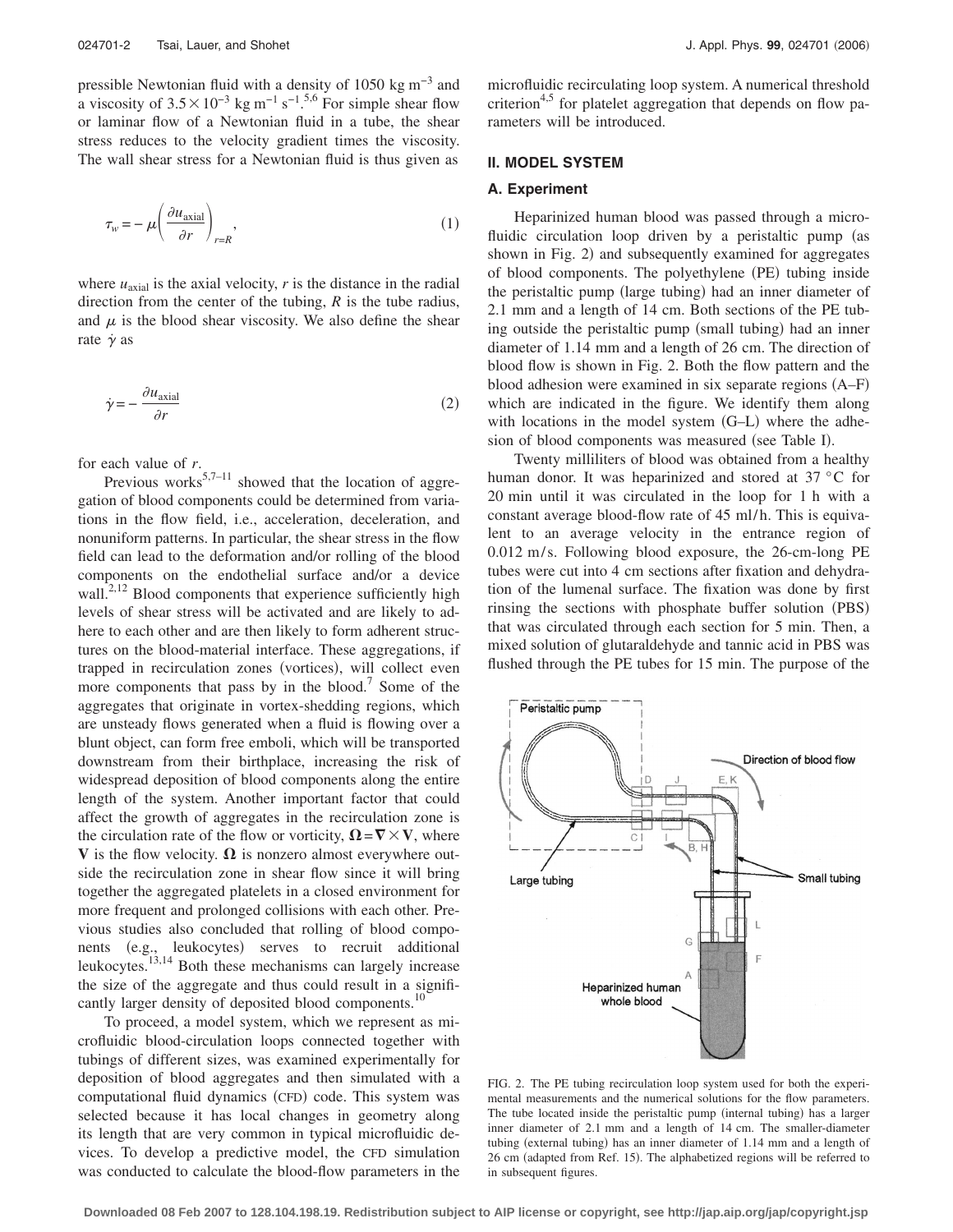TABLE I. Specific locations in the microfluidic circulation loop.

| Label          | Name                                                                            |
|----------------|---------------------------------------------------------------------------------|
| $\overline{A}$ | Entrance region                                                                 |
| B              | Elbow region in inflowing branch                                                |
| $\mathcal{C}$  | Transition region between tubings of different<br>diameters in inflowing branch |
| D              | Transition region in outflowing branch                                          |
| E              | Elbow region in outflowing branch                                               |
| F              | Exit region                                                                     |
| G through L    | Locations of blood adhesion measurements                                        |

glutaraldehyde solution is to fix the platelets and cells that may be attached to the lumenal surface of the tubes, while the tannic acid improves scanning electron microscopy (SEM) imaging. After the fixation step, the sections were again rinsed with PBS. The fixed cells and platelets were dehydrated by flushing the tubes with increasing concentrations of ethanol for 2 min at each incremental step of concentration. The above processes were all done at room temperature using the same flow rate as the blood flow. The glutaraldehyde fixation protocol used for SEM analysis helped the cross-linking of attached platelets, and thus the platelet aggregates would not be washed away in the following rinse steps. The locations of the six sections taken from the upstream and downstream (inflowing and outflowing re-

gions) are shown as regions G through L in Fig. 2. For SEM imaging, 1 cm sections were cut from the middle of each of these 4 cm sections.

Figure 3 shows the SEM images for all six of the 1 cm sections. It can be seen that the density of platelets adhering to the lumenal surface decreased with distance from the entrance of the inflowing tubing toward the pump and then increased in the outflowing tubing away from the pump until past the "elbow" region shown in Fig. 2. To see this effect more clearly, Fig. 4 shows a graph of the average density of adherents versus distance from the peristaltic pump for both the inflowing and outflowing tubings.

#### **B. Simulation model for recirculating loop system**

The PE tubing recirculation loop model system<sup>15</sup> shown in Fig. 2 was used as a basis for developing the simulation model. The Navier-Stokes (NS) and continuity (massconservation) equations, including the effects of nonuniform flow, were solved numerically. It was assumed for simplicity that the system produced a steady flow into the entrance region of the microtubing. Since there are geometrical mismatches at the junctions between the tubing and the reservoir, a secondary-flow pattern (recirculation zone) is likely to develop in these regions, which the simulation does not generate.



FIG. 3. SEM images of the platelet deposition on different sections of the external tubings. (a)  $1.5-2.5$  cm from the peristaltic pump in the inflowing branch (region I). (b)  $5.5-6.5$  cm from the peristaltic pump in the inflowing branch (region H). (c)  $17.5-18.5$  cm from the peristaltic pump in the inflowing branch (region G). (d)  $1.5-2.5$  cm from the peristaltic pump in the outflowing branch (region J). (e)  $5.5-6.5$  cm from the peristaltic pump in the outflowing branch (region K). (f) 17.5– 18.5 cm from the peristaltic pump in the outflowing branch (region L). The results show a higher density of platelet deposition in the elbow regions (region H and region K). The platelet deposition near the entrance region (region G) is attributed to the nonideal inlet flow patterns (adapted from Ref. 12).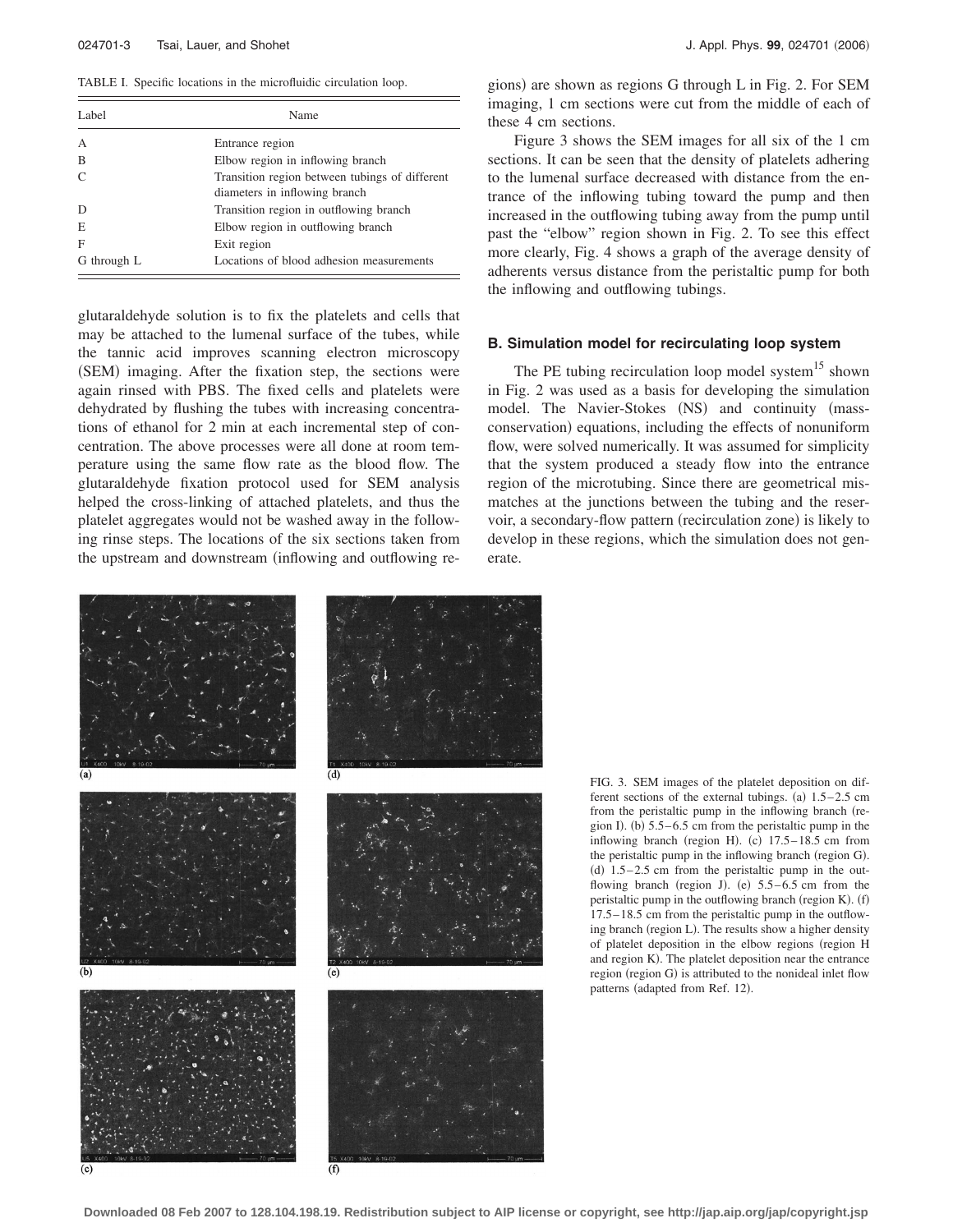

FIG. 4. The relation between the platelet adhering density (unit: pieces/ mm<sup>2</sup>) and the distance from the peristaltic pump (unit: cm). The letters next to the points of the curves refer to the labeled sections shown in Fig. 2. The platelet adhesion shows a spatial decay as the blood flows away from the entrance region with the exception found at the outflowing elbow (regions E and  $K$ ).

We write the momentum and continuity equations as follows:

$$
\frac{\partial}{\partial t}(\rho u_i) + \frac{\partial}{\partial x_j}(\rho u_i u_j) = \frac{\partial p}{\partial x_i} + \frac{\partial \tau_{ij}}{\partial x_j} + \rho g_i + F_i,
$$
\n(3)

$$
\frac{\partial \rho}{\partial t} + \frac{\partial}{\partial x_i}(\rho u_i) = 0,\tag{4}
$$

where  $\rho$  is the fluid density,  $u_i$  is the velocity in the direction  $x_i$ , *p* is the pressure,  $\rho g_i$  and  $F_i$ , are the gravitational and external body forces, respectively.  $\tau_{ij}$  is the stress tensor, which is given in Eq.  $(5)$  below,

$$
\tau_{ij} = \left[ \mu \left( \frac{\partial u_i}{\partial x_j} + \frac{\partial u_j}{\partial x_i} \right) \right],\tag{5}
$$

where  $\mu$  is the blood viscosity, assuming that the blood is an incompressible Newtonian fluid.

We assume that there are no reacting agents that would cause an imbalance of forces throughout the domain of validity of the simulation. For simplicity, the tubing is assumed to be rigid so that the deformation of the internal tubing inside the peristaltic pump is ignored. Therefore, the pressure rise produced by the peristaltic pump is implicitly determined by the boundary condition at the entrance, where the constant inlet velocity is maintained. In addition, the bodyforce terms were neglected in the NS equation. Finally, no source terms were included in the continuity equation.

A commercial CFD package, FLUENT (Fluent Inc., Lebanon, NH), was selected for the numerical simulation because of the robust and accurate models that are provided in its suite of simulation codes. A zero-pressure boundary condition was assumed at the exit of the loop into the blood reservoir. Also, a zero velocity (no-slip condition) was assumed at the walls. Because of the low Reynolds number  $(\approx 100 \text{ in}$ the tubing), we assumed that turbulence effects can be neglected.

According to previous results,  $4 \text{ shear-induced platelet}$ activation was found to be independent of the tubing surface-



FIG. 5. Contours of constant shear rate (unit: 1/s) for the circulation loop system (at regions E and K). The numbers refer to the values of shear rate on the contours as indicated. The strain rate reached a maximum value of 58.1 s−1 near the wall after about 1 s of operation. The rectangular regions are the locations where the platelets are likely to deposit.

to-volume ratio but dependent on the cumulative effects of the shear-rate variation and the blood exposure time. To quantify this, we specify an activation threshold index such that if the index is above this value, the platelets and/or the red blood cells activate. This is based on the experimental observations for platelet activation shown in Fig. 1 (Refs. 4 and 5) and is defined by numerically integrating  $\int \dot{\gamma}(t) dt$ along a platelet trajectory. Since other studies<sup>5,7,8</sup> suggest that flow separation and reattachment due to recirculation can also enhance platelet deposition, examination of the flow patterns and determination of their relationship to the activation level in the peristaltic recirculation system was also performed.

The activation level (stimulation) is the numerical integral of shear rate, and exposure time is given  $\text{as}^{4,5}$ 

$$
s = \int \dot{\gamma}(t)dt,\tag{6}
$$

where *s* is the activation level and is dimensionless and  $\dot{\gamma}(t)$ is the shear rate that a platelet experiences during an incremental exposure time interval *dt*. Since the microfluidic flow is assumed to be laminar, it is reasonable to assume that both the shear rate and the time the platelets are exposed to the shear field can be replaced by their spatially averaged values. For a constant shear flow, the activation level in the recirculation zone at which the procoagulant platelet factor 3 (FP3) is released is  $s = 1000$ .<sup>4,5</sup> This threshold value for FP3 release can be used to determine whether platelets are activated before entering the transition regions (regions C and D) shown in Fig. 2 where the tubing diameter changes. It is in these regions that secondary-flow patterns, such as recirculation or vortex shedding, can be created and are likely to further promote platelet deposition on the downstream tubing wall. $5-7$ The maximum shear rate was found to be  $58.1 \text{ s}^{-1}$  and was located near the wall in the elbow regions of the outflowing and inflowing tubes (shown in Fig. 2). Contours of constant shear rate are shown in Fig. 5. They are much higher than the values when blood flows through the larger-diameter tube inside the peristaltic pump, so the shear-rate contours in this tubing are not shown in this figure.

The values of shear rate near the wall of the tubing reached 29–58 s<sup>-1</sup>, which indicates that the platelets were likely to be activated within  $17-34$  s after entering the transition region  $(s > 1000)$  since no reverse flows (negative ve-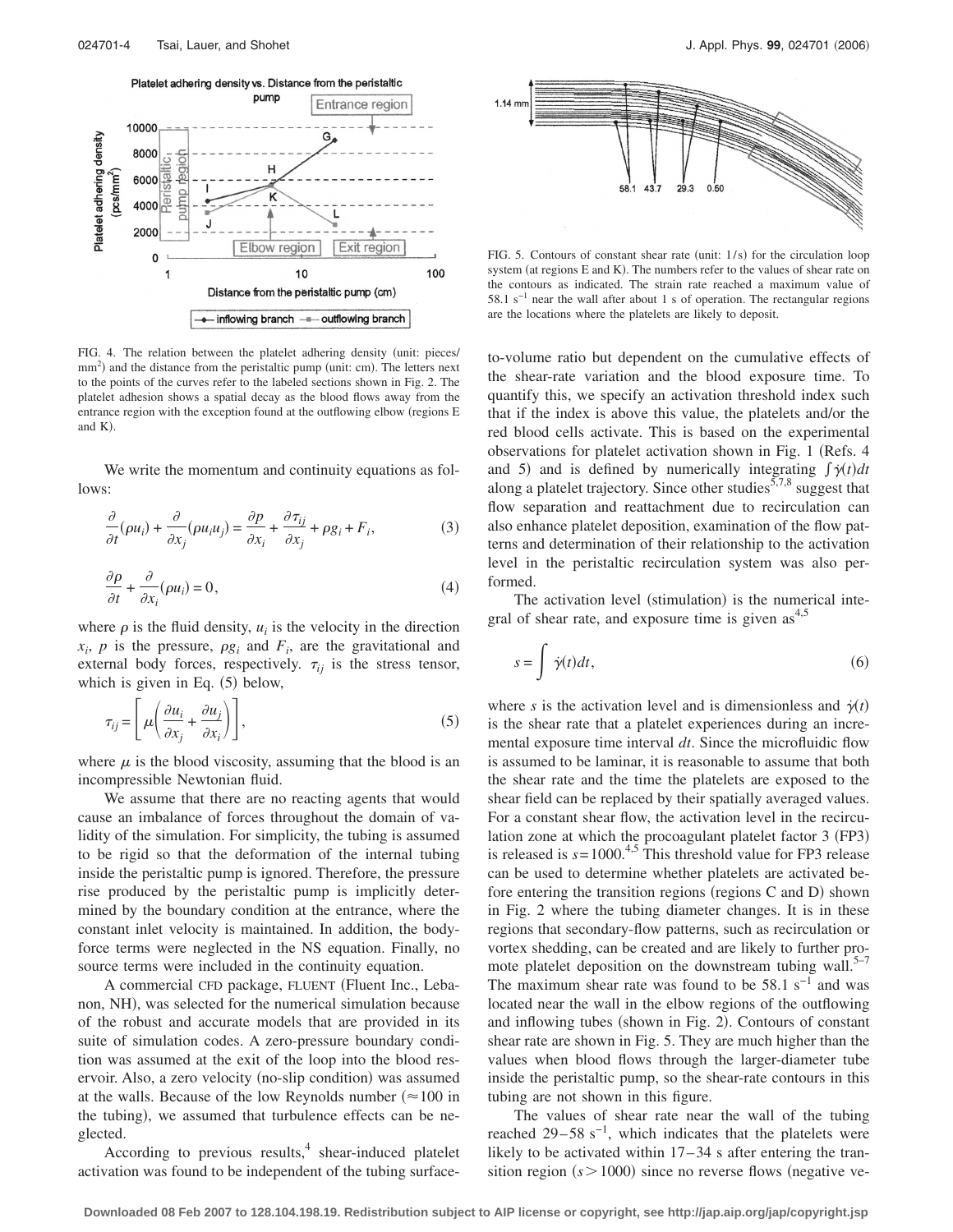

FIG. 6. Contours of constant wall shear stress (unit: Pascal) for the circulation loop system. Detailed contours of wall shear stress around the elbow region of the inflowing branch (regions B and H), where the maximum value (0.236 Pa) was found close to the transition region, were selected in the figure. The numbers on the marked contours are values of the magnitude of wall shear stress on those contours. The number 0.18 mm indicates the boundary within where high wall shear stresses are present, which will result in strong interactions between platelets and the wall. The rectangular regions are the locations where the platelets are likely to deposit.

locities) were found at the section upstream of the transition region. This is within the time it takes for the blood to pass through the peristaltic pump, so the platelets are expected to remain activated even after leaving the pump. In our model circulation loop, the simulation shows that activation level *s* was found to be greater than 1200 when the flow reached the transition region, which, from Fig. 1, predicts that platelets will be activated in the inflowing branch of the external tubing before entering the transition region.

The numerical results of wall-shear-stress distribution near the transition region, where the maximum value was found, are selected as shown in Fig. 6. Since the local wall shear stress could wash adhered platelets away from the wall if the stress is high, a nonuniform distribution of platelet deposition is expected at the locations downstream from the transition region.

For further investigation of the factors governing platelet deposition, the velocity field was examined because radial transport enhances collisions between the platelet aggregates, the coagulant agents, and the wall.<sup>2</sup> Moreover, since the axial velocity of blood flow influences the growth of thrombi as they grow toward the center, this could cause elevated deposition of blood components.<sup>10</sup> Contours of the axial and radial velocities as a function of distance along the tubing are shown in Fig. 7. The numerical results for the velocity field



FIG. 7. Contours of constant axial velocity and radial velocity (unit: m/s) for the circulation loop system. (a) The marked contours show the values of velocity on those contours. The axial velocities (along region D to region J) are larger at the elbow and transition regions. (b) The simulation results showed an increase of radial velocity, which increased the radial transport to the wall, in the sections between the elbow region and the transition region for both inflowing and outflowing branches. The rectangular regions are the locations where the platelets are likely to deposit.

show that axial velocities are larger when blood passes the elbow and transition regions, but the maximum values of the radial velocity are found only at the elbow regions (regions  $H$  and  $K$ ).

#### **III. DISCUSSION**

An earlier study<sup>16</sup> that examined the redistribution of platelets in a blood-flow shear field found that red blood cells became more concentrated in the center of the flow as the shear rate increases, thus causing a concomitant decrease of platelet concentration in the center of the flow. In other words, a high blood-flow shear stress will expel platelets from the center toward the wall and promote their adherence. Since it would take more than 1 min for a platelet to finish the loop, the residence time of the platelets near the wall is long enough to enhance their adherence after their activation in the predicted  $17-34$  s. Furthermore, high shear stress will also enhance the activation of platelets near the tubing wall.<sup>17</sup> Once the platelets are activated, they will likely adhere to each other and form aggregates, provided that the flow can create an environment for prolonged contacts between platelets with higher platelet collision frequency which is a function of the volume of particles undergoing shear-induced collisions<sup>18</sup>) due to the increase in the hydrodynamic effective volume (HEV) of the platelets caused by changes in radii and/or shape produced by activation. The recirculation zones in our loop system are a good example for such environment. The HEV is defined as the volume occupied by the platelets with their effective radii before or after activation. $<sup>2</sup>$  The above studies outlined the influence of</sup> sheared flows on their blood components. We will characterize the flow parameters that govern the deposition of activated platelets in our loop system in detail in the following sections.

The simulation results for the velocity field in Fig. 8 show that recirculation zones are formed in the transition regions (regions C and D). The combination of both high and low shears acting in the recirculation zones is conducive to the deposition of activated platelets, since in this location they will experience more interactions with the wall and thus will have increased chances to deposit on the wall.<sup>2</sup> After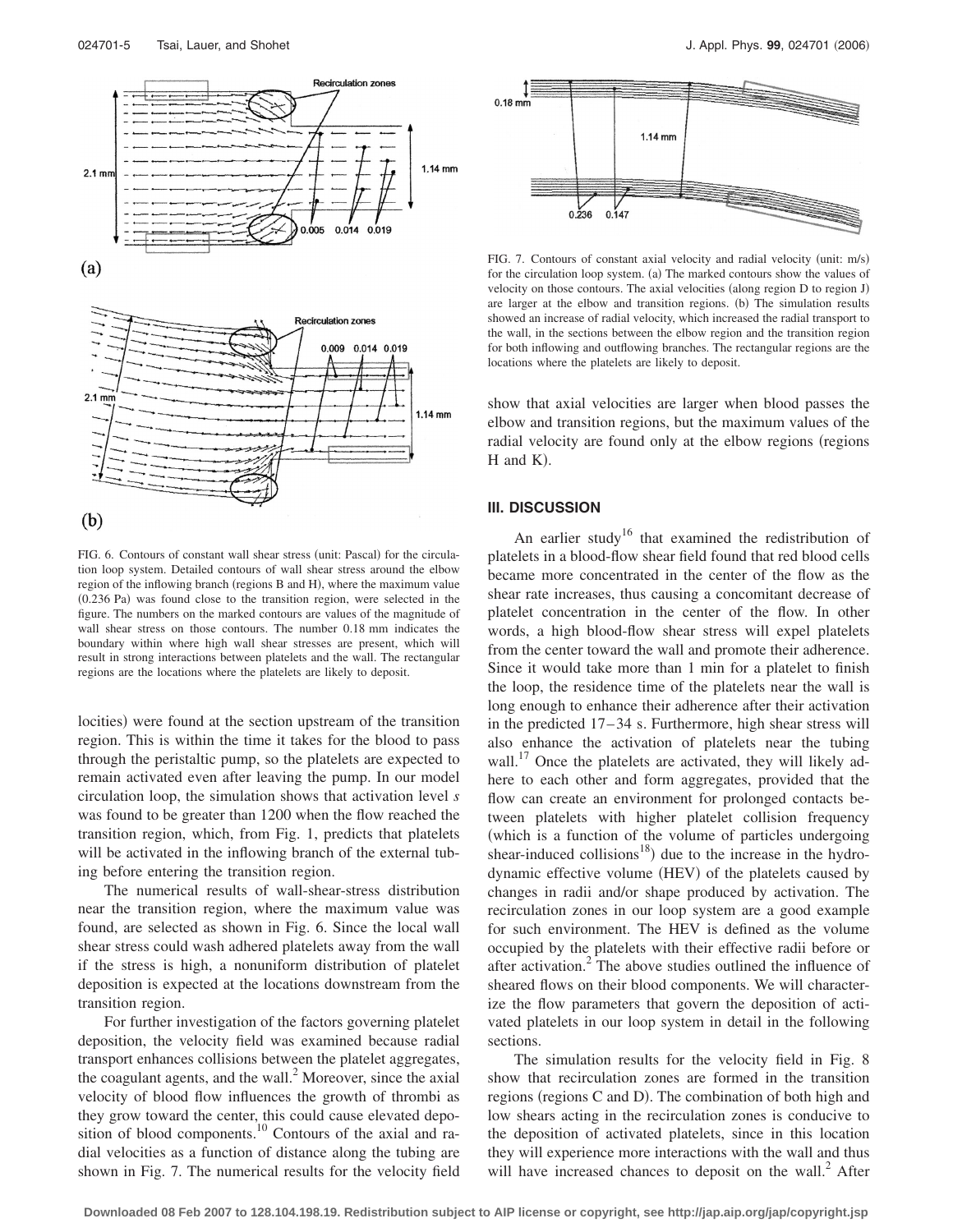

# $(b)$

FIG. 8. The velocity vector fields (unit: m/s) for the circulation loop system after blood flow in the tubing reached steady state. The numbers shown are values of the velocity magnitude on the marked contours. The detailed plots at (a) the transition region of the inflowing branch (region C) and (b) the transition region of the outflowing branch (region D) with the circular marks showing the recirculation zones. The recirculation zones formed around the transition region will bring the blood components towards the device wall. The rectangular regions are the locations where the platelets are likely to deposit.

entering and before leaving the larger tubing inside the peristaltic pump, where a slowly recirculating flow is expected to form due to the transition between the internal and external tubing, platelets activated in this region are more likely to promote thrombi after passing out of the transition region. As a result, aggregates of blood components were found deposited on the lumenal surface downstream from the transition region.<sup>19,20</sup> In summary, we conclude that the transition region provides the environment for the development of platelet aggregates, and the nearest site downstream from the transition region, where the secondary flow reattaches to the mainstream, is where platelet aggregates are most likely to deposit.

The highest density of adhering platelets as shown in Fig. 4 was found at region G, which is the downstream site just past the entrance region from the blood reservoir (region

A). The above result can be attributed to unsteady effects such as nonuniform flow and enhanced vorticity in the entrance region, where the velocity profile is still changing. The corresponding length of the affected region was estimated practically by several studies. $2^{1-24}$  For the flow condition in this model system, the length is approximately six times the diameter of the circular tube. This could increase platelet collision frequency at region A, thus becoming part of the reason that a higher density of adhering platelets appears at its downstream region (region G). Furthermore, since the flow is always recirculating around the loop, it is possible that some of the aggregates that were not deposited can reenter the tubing from the reservoir. The above nonideal inlet flow patterns will then bring the platelets to the wall in the entrance region and its nearest downstream region (region G). Therefore, those reentered and still activated platelets continue to deposit on the wall close to the entrance.

Figure 4 also shows that the densities of adhering platelets decrease in moving from region G to region H (elbow region), and then to region I (upstream to the transition region). This occurs because the activated platelets entering the tubing from the reservoir were collected by previously deposited platelets on the lumenal surface. However, in the outflowing branch where the nonideal inlet effects were absent, the distribution of adhering platelets is determined mainly by the activation in the transition region and the deposition in the downstream elbow region. We hypothesize that the elevated density of platelet adhesion observed at the upstream elbow region (region  $K$ ) is attributed to the variation of axial and radial velocities in this region.<sup>10</sup> The elevated axial velocity 35% higher than the velocity at the entrance region) computed at the upstream transition region will thus likely produce a higher density of deposited platelets downstream of the transition region. $10$  Therefore, the density of platelet deposition at the elbow region (region K) is expected to be larger than the one at its upstream transition region (region J). Another study also showed that significant near-wall excesses of platelets were found due to the migration of red blood cells toward the center of a laminar tube flow.<sup>25</sup> This would cause a high concentration of platelets near the wall surface<sup>26</sup> and help the transport of platelets toward the wall. Thus, the deposition of platelet aggregates on the wall surface around the elbow region is likely to increase with increased radial velocity, as shown in Fig. 7. In addition, since higher values of radial velocity exist in the elbow region, a higher density of platelet deposition is expected there due to higher radial transport toward the wall. This predicted result was verified by comparing the calculated flow patterns with the SEM images shown in Fig. 3.

According to the numerical results shown in Fig. 6, the distribution of the wall shear stress is highest near the wall of the transition region, so the density of platelet deposition is likely to be smaller on the lumenal surfaces downstream from the transition region since the adhered platelets will be washed away and deposited downstream from the transition region. It is likely that this is the reason that the density of platelet deposition is larger in region I than in region J.